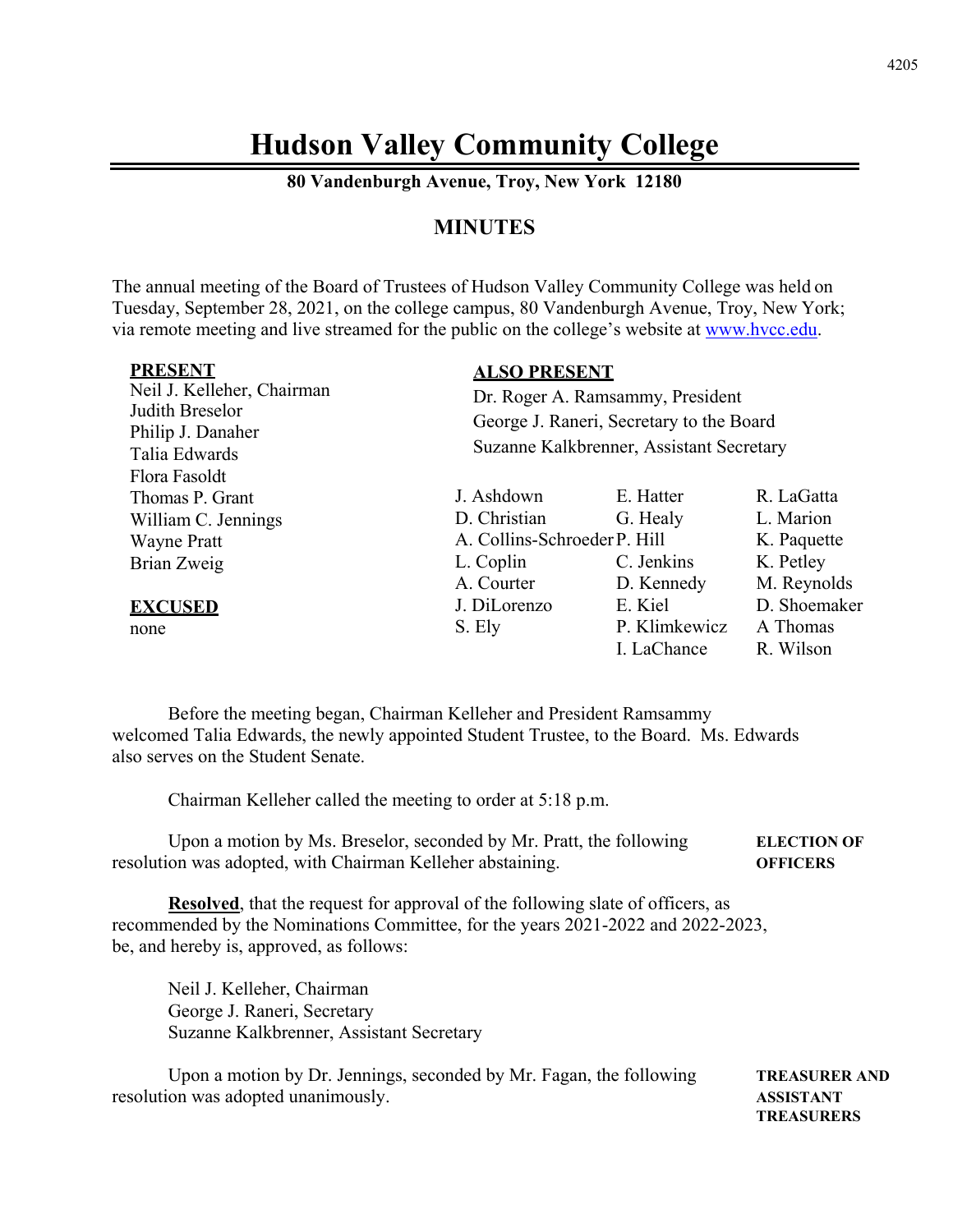**Resolved**, that the request to appoint the following treasurer and assistant treasurers, be, and hereby is, approved:

Donal Christian, Treasurer John Braungard, Assistant Treasurer Vijay Kimar, Assistant Treasurer Christine Lasch, Assistant Treasurer

Upon a motion by Mr. Grant, seconded by Mr. Pratt, the following **RATIFICATION** resolution was adopted unanimously.

**Resolved,** that the request made for ratification of all actions taken by the Board on behalf of Hudson Valley Community College during the 2020-2021 academic year, be, and hereby is, approved.

Upon a motion by Dr. Jennings, seconded by Mr. Fagan, the **INDEMNIFICATION** following resolution was adopted unanimously. **OF TRUSTEES** 

 **Resolved,** that the request for a motion that Hudson Valley Community College shall protect, indemnify, and save harmless the members of the College Board of Trustees for all transactions taken by the Board in the interests of the College during the 2021-2022 academic year be, and hereby is, approved.

Upon a motion by Ms. Breselor, seconded by Mr. Fagan, the following **APPPOINTMENT** resolution was adopted unanimously. **OF INDEPENDENT** 

**Resolved,** that the request for appointment of the firm of UHY LLP as independent auditors of the college accounts for the 2021-2022 fiscal year, September 1, 2021, through August 31, 2022, at a fee of \$38,000, be, and hereby is, approved.

Upon a motion by Mr. Pratt, seconded by Mr. Grant, the following **COLLEGE**  resolution was adopted unanimously. **BANKS** 

**Resolved,** that the request made for approval of the following banks/organizations to be used as repositories for bank deposits, checking accounts, safe deposit contents, certificates of deposit, government securities, etc. for the 2020-2021 fiscal year, be, and hereby is, approved.

 A. Certificates of Deposit/Money Market Accounts Citizens Bank Key Bank M&T Bank HSBC Bank NBT Bank

 B. Operating Account M&T Bank

Standing committee appointments were discussed by Chairman Kelleher. **STANDING** 

 **COMMITTEE APPOINTMENTS** 

## **AUDITORS**